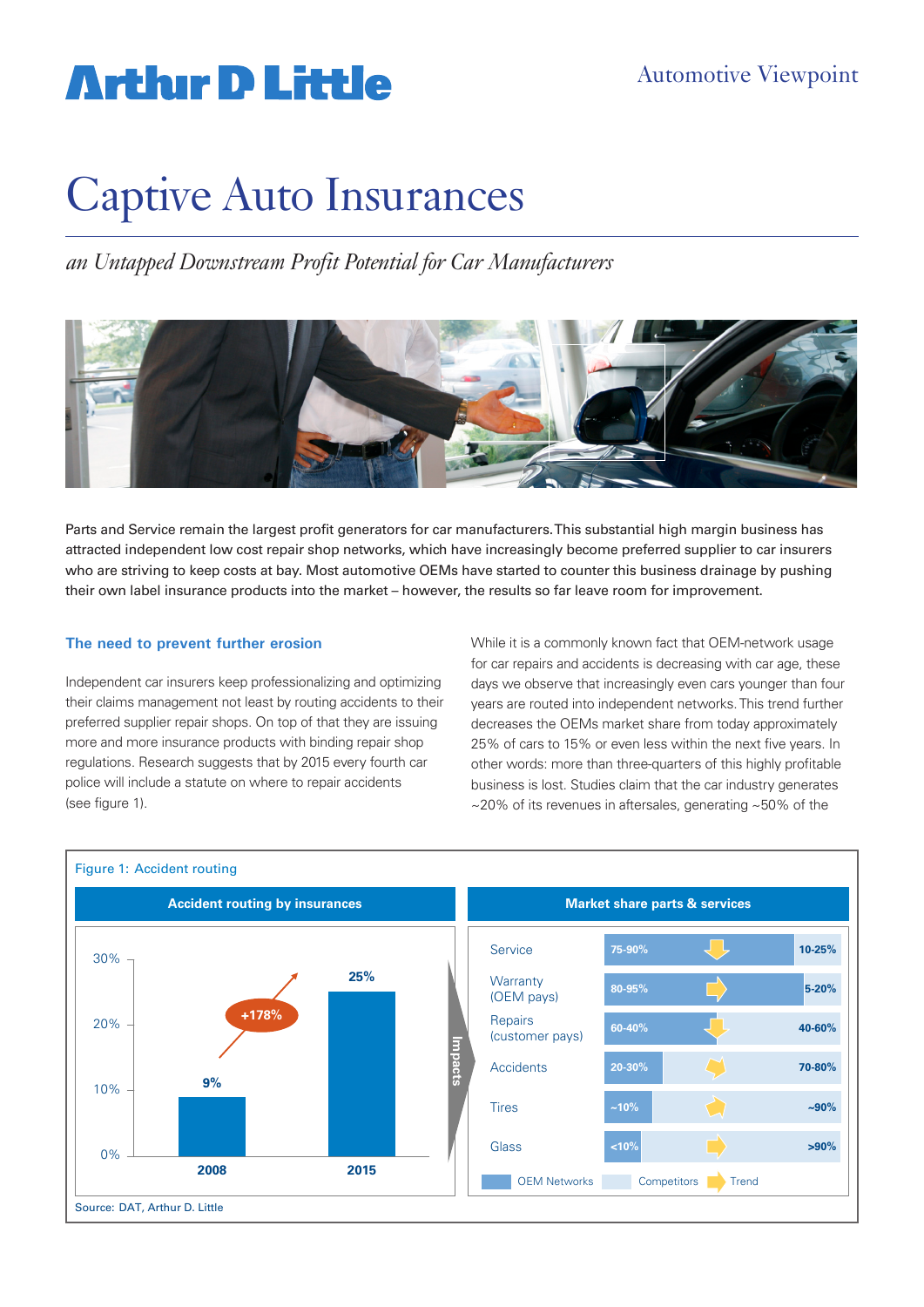### **Arthır D Little**

### Automotive Viewpoint

profits. This source of substantial profits must not be neglected or run half-heartedly. Therefore, to prevent further erosion, many OEMs already cooperate with insurance companies and provide their own-labelled insurance products to their customers. However, they still fall short to penetrate cash buyers or the used-car market with their captive insurance products, hence giving away millions of Euros in insurance commissions and – of course – revenues and profits from parts and service fees.

#### **Captive insurance distribution – an as-is assessment**

Arthur D. Little has recently conducted a study analysing the product specs, pricing, promotion and the sales process of captive insurance products across the leading car OEMs dealerships in Europe's key markets. Despite the underlying multi-layer profit potential the business practices discovered in the study were rather devastating across all makes and markets.

### Product

OEM insurance products include several interesting car-related bundles that cannot be found in products of independent car insurers. Our study shows that the product and service portfolio is rather homogeneous across makes and markets, so still there remains a major potential for further product and service innovation to differentiate even further. In particular additional premium services that are closely related to the core product 'automobile experience' and the respective make are not fully exploited yet. The highly emotional experience 'car' is only insufficiently covered by the available insurance packages (see Figure 2).

### Price

The product bundles provided by the OEMs are difficult to compare with standard car insurances, hence a price comparison has to be carefully evaluated if it is possible at all. However, as OEM's car insurance premium cover products cost of often more than twice the price of a standard comprehensive coverage insurance policy, an immediate sense of over expensiveness seems unavoidable. Only few sporadic "Young Drivers" products offer an obvious pricing advantage in comparison to independent insurances, supposedly by subsidizing the insurance premium out of the car and aftersales profit margins.

#### Place and Promotion

While internet applications for car configurations are highly sophisticated, including real-time leasing and financing calculations, insurance quotes are not integrated. As a matter of fact, even stand-alone insurance premium calculators can only be found on very few of the OEM websites. When trying to find information on the insurance products, the potential buyer needs to navigate through numerous links that are often difficult to find to begin with. When finally having called up the insurance brochures, the information provided is often incomplete, inconsistent or simply confusing. In some countries, an interested user will only find a bland note that information on insurance can be found on some insurance company's webpage. While the information about car insurance on the webpages of automotive manufacturers is scarce, it is completely absent at their car dealerships. With the exception of one dealership, no posters, leaflets or booklets on insurance products could be found anywhere with any make and in any country.

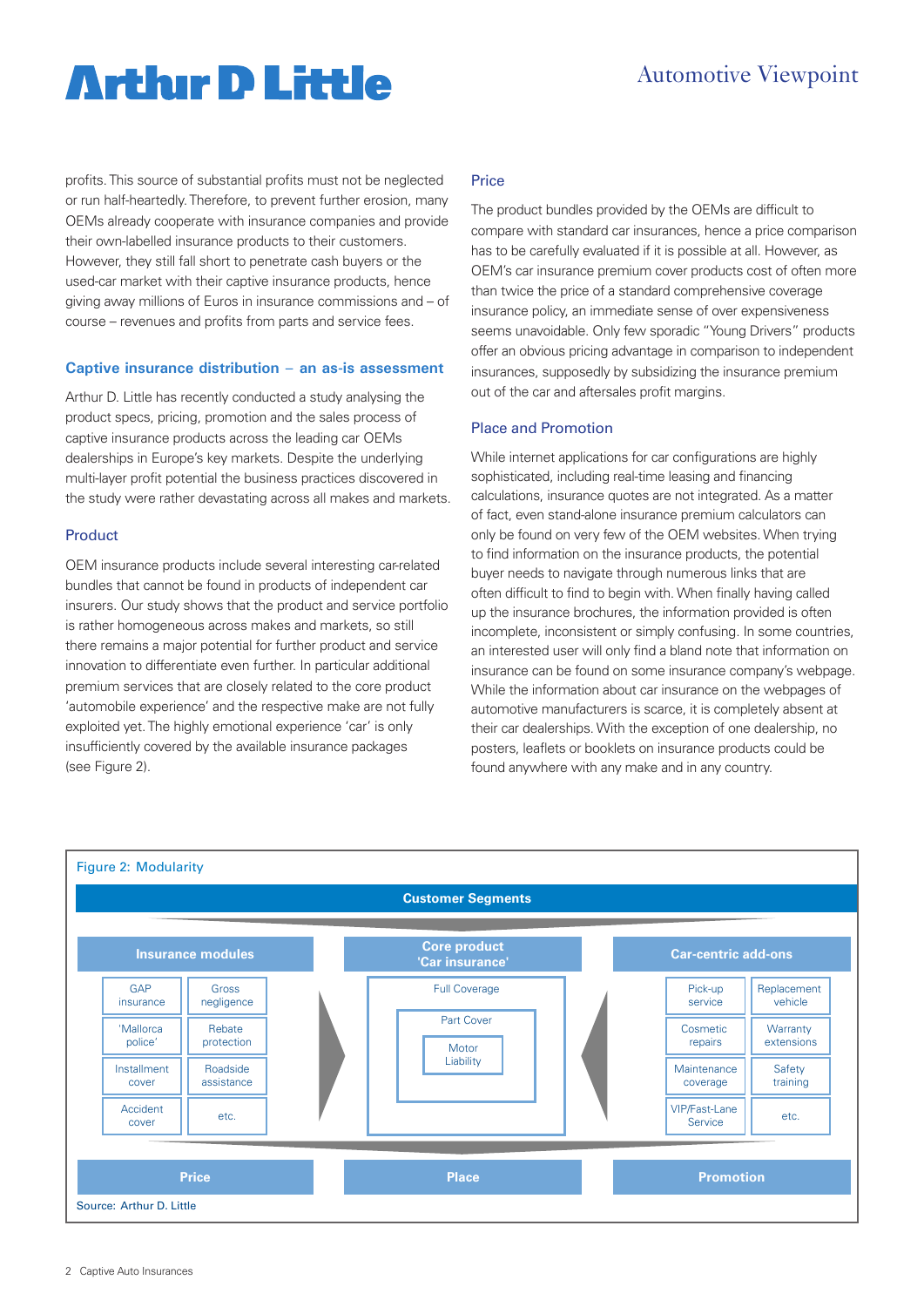# **Arthir D Little**

| Figure 3: Expertise at dealerships                                    |      |            |             |      |              |       |             |      |                     |              |      |                      |
|-----------------------------------------------------------------------|------|------------|-------------|------|--------------|-------|-------------|------|---------------------|--------------|------|----------------------|
| <b>Area of Expertise</b>                                              | O B  | $\bigcirc$ | TOO<br>Audi | O    | R<br>armedin | (UHI) | <u>Sond</u> |      | 繠<br><b>PEUGEOT</b> | ♦<br>RENAULT | SJ)  | SAP<br><b>TOYOTA</b> |
| <b>Expertise Financing</b>                                            | 63,5 | 66,1       | 63.1        | 63,8 | 53.9         | 54.2  | 61,3        | 51,1 | 53.8                | 59.5         | 60.5 | 63,3                 |
| <b>Expertise Leasing</b>                                              | 54,0 | 52,0       | 46,8        | 42,1 | 33,3         | 38,6  | 35,1        | 31,2 | 48,0                | 40,4         | 40,4 | 53,2                 |
| <b>Expertise Insurance</b><br>and other additional<br><b>services</b> | 22,8 | 33.6       | 44.0        | 53.9 | 23.9         | 26.8  | 52,8        | 24.2 | 31,2                | 34.4         | 23,6 | 42,8                 |
| <b>Market insight financial</b><br>service products                   | 50,3 | 49.7       | 48.9        | 51,5 | 42,9         | 41.2  | 55,5        | 36.5 | 43.4                | 50.2         | 47.9 | 60,5                 |

Source: Automobilwoche – Distribution in Germany Special 2010 (Top score = 100)

### Process and People

During Arthur D. Little's study, sales personnel across makes and markets was rather reluctant to sell insurance products, particularly when the car in question was supposed to be paid for in cash. None of the sales persons suggested an insurance product unsolicited. They only discussed the products on request, and even then they usually only presented warranty extensions. When being asked about comprehensive coverage products, they had very little product knowledge and were explicitly expressing their lack of confidence in the product perse. On numerous occasions this resentment went to an extend where the sales person suggested to rather buy an insurance product from an independent provider because of its superior value for money than the own product. This lack of expertise can be found across all major car manfuacturers dealerships (see Figure 3).

#### **Innovative ways to overcome the barrier**

While some of the above shortcomings can be explained with legal restrictions and regulations on insurance distribution in some European markets, an innovative approach is required to increase insurance penetration and claim the lost profit potential. Arthur D. Little suggests a lean, yet comprehensive approach (see figure 4) to increasing insurance penetration based on its High Performance Business ModelTM methodology and toolbox, resulting in an increased routing of repairs into the own shops. To optimize the effort, 3-5 pilot markets need to be selected e.g. based on their size and/or growth potential. For these markets, customer requirements are assessed. Gaps between buyer needs and services provided by the OEM insurance product are identified quantitatively and qualitatively. Based on this comprehensive gap analysis, product design and pricing are redesigned to better match the market's requirements. Subsequently product presentation and promotion is redefined to increase the level of available

|                                                                                 |                                              | Figure 4: Comprehensive approach |                  |                       |                                                                  |                                                                                                                                                                                          |  |  |  |  |
|---------------------------------------------------------------------------------|----------------------------------------------|----------------------------------|------------------|-----------------------|------------------------------------------------------------------|------------------------------------------------------------------------------------------------------------------------------------------------------------------------------------------|--|--|--|--|
| <b>RA</b><br>Comprehensive approach, toolbox and action plan<br><b>Strategy</b> |                                              |                                  |                  |                       |                                                                  |                                                                                                                                                                                          |  |  |  |  |
| Centrally                                                                       | <b>Customer segments and</b><br>requirements |                                  |                  |                       | Project example<br><b>Action Plan 2011: Germany</b><br><b>HR</b> |                                                                                                                                                                                          |  |  |  |  |
|                                                                                 |                                              |                                  |                  |                       | <b>Target penetration:</b>                                       | <b>Total penetration 15%</b><br><sup>Hegulatot</sup>                                                                                                                                     |  |  |  |  |
|                                                                                 | <b>Product</b>                               |                                  |                  |                       | <b>Produkt:</b>                                                  | Price:                                                                                                                                                                                   |  |  |  |  |
| Locally                                                                         | <b>Price</b>                                 | <b>Place</b>                     | <b>Promotion</b> |                       |                                                                  | ■ Premium-Positioning due to Top-bundles<br>Place:<br>Information material at POS available                                                                                              |  |  |  |  |
|                                                                                 | <b>Qualification</b>                         |                                  |                  | ō<br>$rac{1}{5}$<br>Š |                                                                  | <b>Promotion:</b><br>■ Commercials from local radio stations<br>Information and training for sales personnel conducted                                                                   |  |  |  |  |
|                                                                                 | <b>Sales process</b>                         |                                  |                  |                       | Verkäufer-                                                       |                                                                                                                                                                                          |  |  |  |  |
|                                                                                 | <b>Incentives/KPIs</b>                       |                                  |                  |                       | qualifikation:                                                   | National F/I Manager in place                                                                                                                                                            |  |  |  |  |
|                                                                                 | IT                                           |                                  |                  |                       | <b>Verkaufsprozess:</b><br>Incentivierung/<br><b>KPIs:</b>       | Define insurance sales in all sales processes (cash, finance, leasing)<br><b>Monetary:</b><br>New business commission 50,- EUR<br>Non-Monetary:<br>National contest Top-Insurances-Sales |  |  |  |  |
|                                                                                 |                                              |                                  |                  |                       |                                                                  |                                                                                                                                                                                          |  |  |  |  |
|                                                                                 | <b>Country specific conditions</b>           |                                  |                  |                       |                                                                  |                                                                                                                                                                                          |  |  |  |  |
|                                                                                 | <b>Competition</b>                           |                                  |                  |                       |                                                                  | <b>KPIs:</b>                                                                                                                                                                             |  |  |  |  |
|                                                                                 | Source: Arthur D. Little                     |                                  |                  |                       |                                                                  |                                                                                                                                                                                          |  |  |  |  |